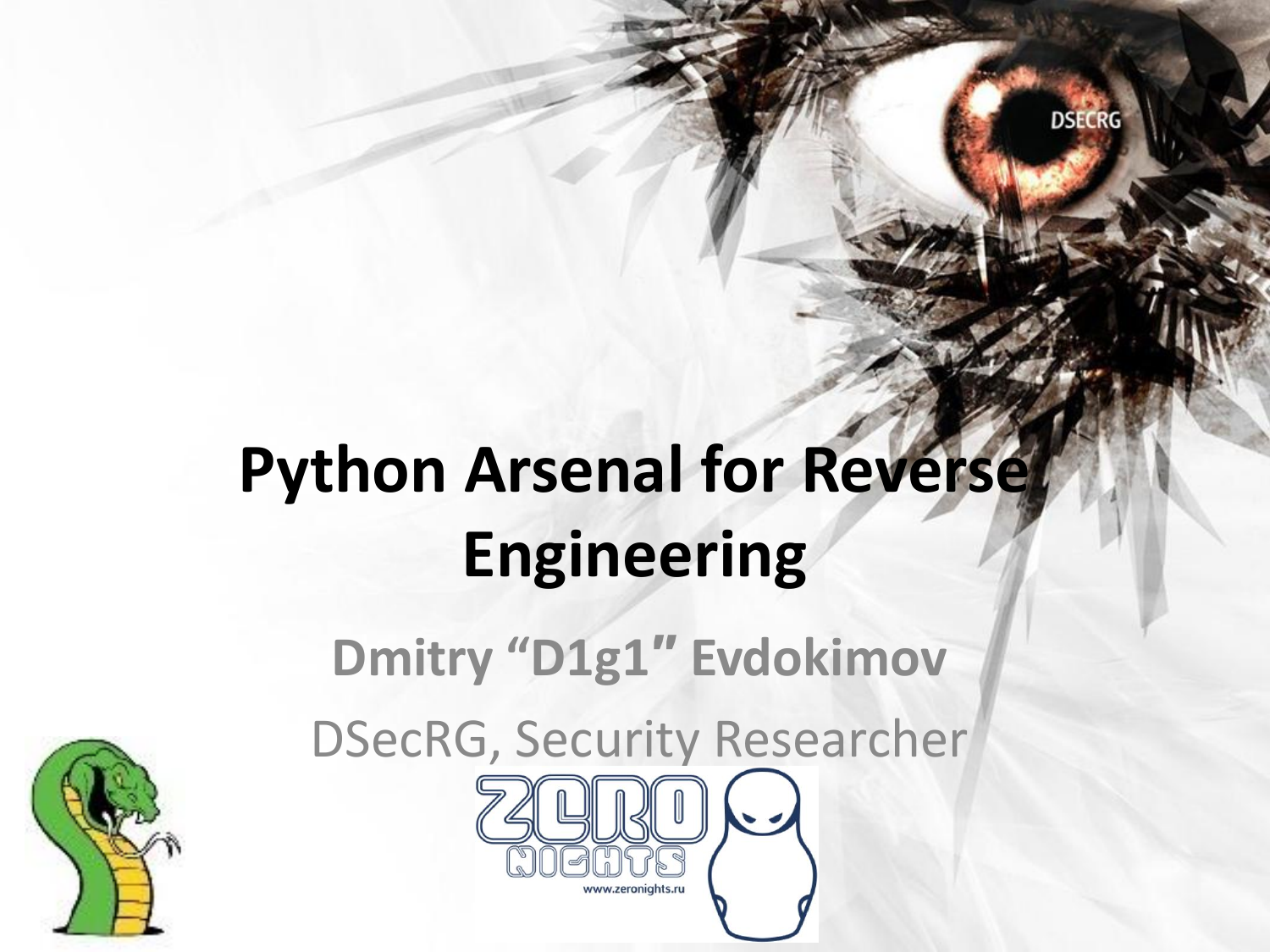# #whoami

- Security Researcher in DSecRG
	- $-$  RE
	- Fuzzing
	- Mobile security
- Organizer: DCG #7812
- Editor in "XAKEP"







**D**Sec



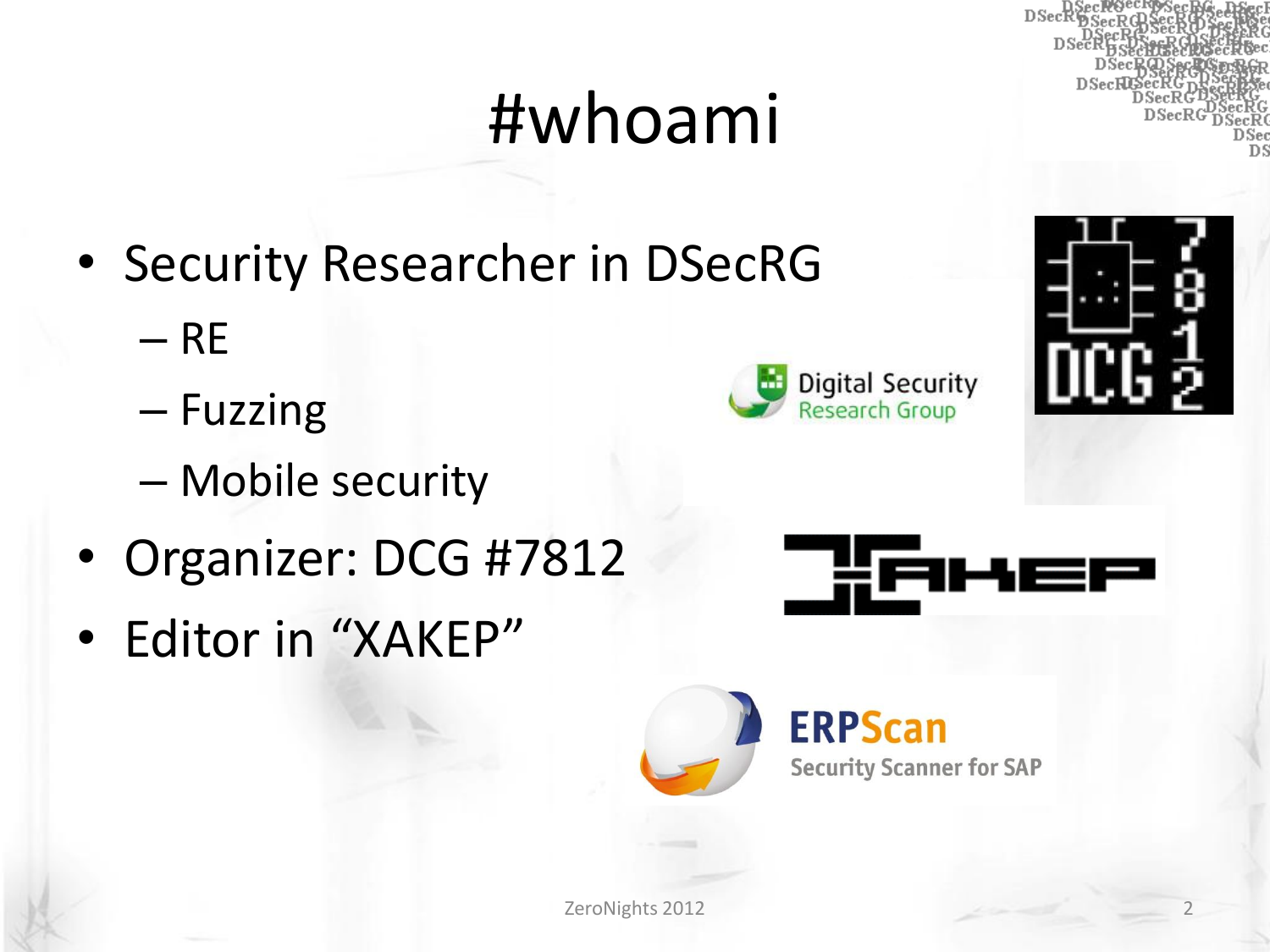### Intro







 $D<sub>sec</sub>$  $\mathbf{D}\mathbf{S}$ ei

DSecRISecRG<sub>D</sub>

DSecRG

**DSec**  $\overline{\text{DS}}$ 



zeroNights 2012 3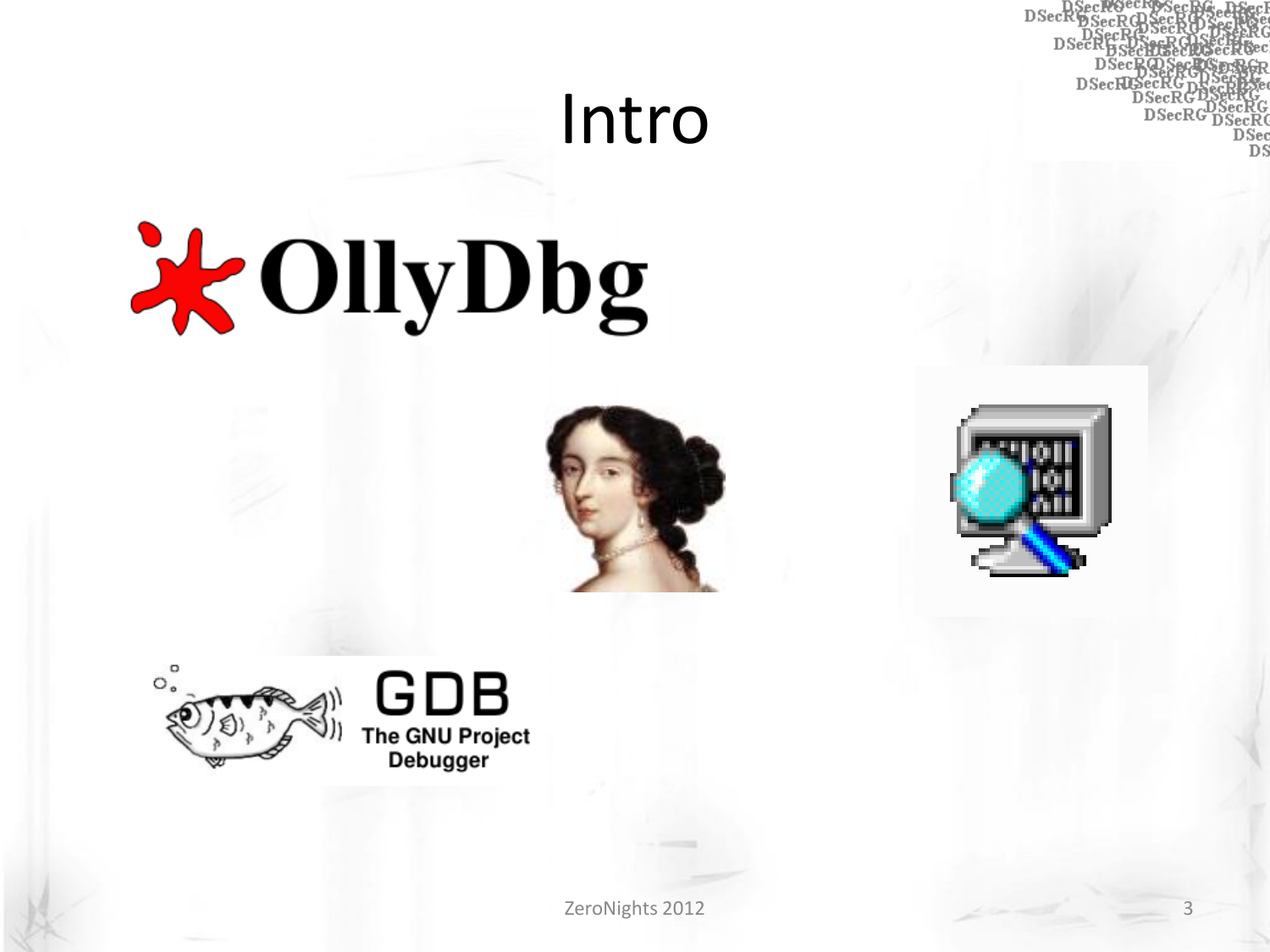### Perl?!



Perl binding for IDA Pro: <http://cyrplw.svn.sourceforge.net/viewvc/cyrplw/perl/>

<http://redplait.blogspot.ru/2011/08/perl-inside-ida-pro.html>

DSecF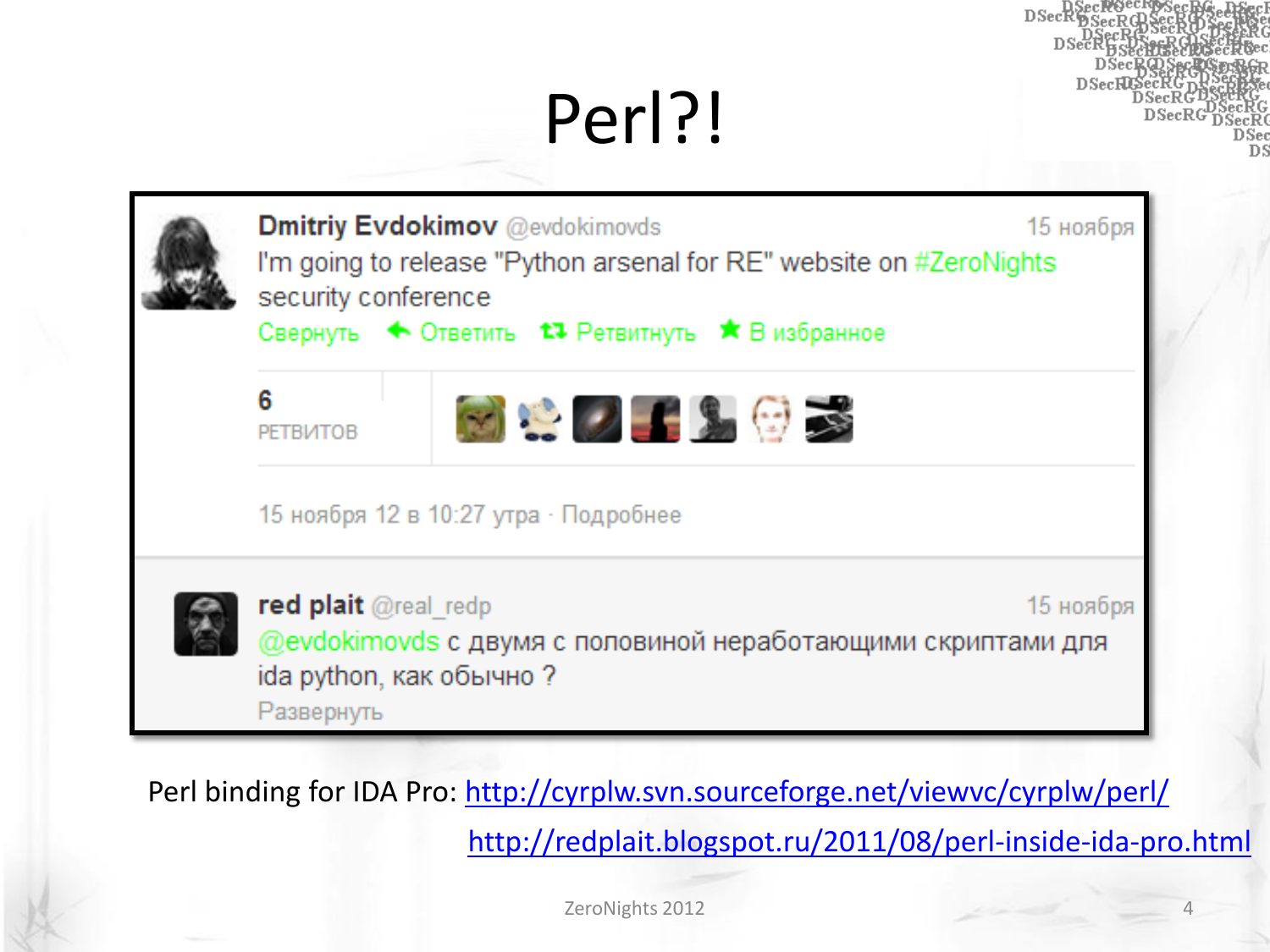# Ruby?

- Metasm the Ruby assembly manipulation suite
- Idarub Ruby plugin for IDAPro
- Ragweed scriptable Win32/Linux/OSX debugger written in ruby
- frasm Ruby bindings for distorm64
- LeafRub x86 ELF Analysis and Debugging
- rbkb A miscellaneous collection of commandline tools and ruby library helpers related to pen-testing and reversing
- jdi hook JRuby based scriptable Java debugger using the JDI interface
- ???

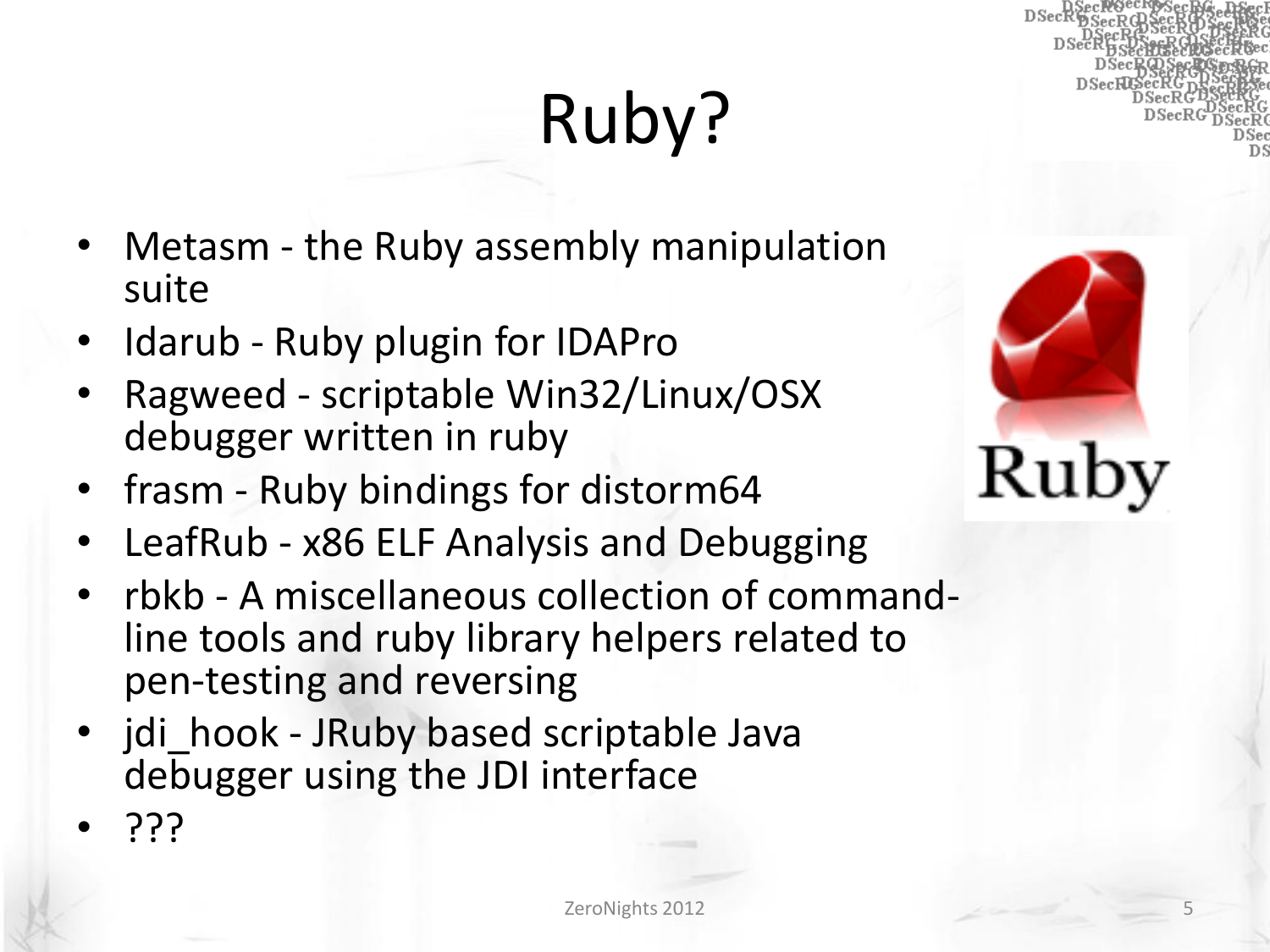# Python!

BeaEnginePython bochs -python instrumentation Buggery **Ctypes** Deviare dislib diStorm FrASM IDAPython ImmLIB libdisassemble lldb llvmpy Macholib Miasm **OllyPython** PDBparse PEEL pefile PIDA

PinPy ProcessTap pyasm PyBox PyCodin pydasm Pydb PyDBG PyDbgEng pydbgr PyDevTools pydot pydusa PyEA PyELF Pyelftools PyEMU pyew pygdb pyHIEW

pykd Pylibemu pylibscizzle pyMem pymsasid pyREtic PySTP python -adb python -haystack python -ptrace PythonGdb pytracer radapy ramooflax uhooker Vivisect vtrace WinAppDbg Z3 -python Z3Py

**DSeck** DS  $D<sub>Sec</sub>$  $_{\mathrm{DSec}}$ RE

**DS** 

…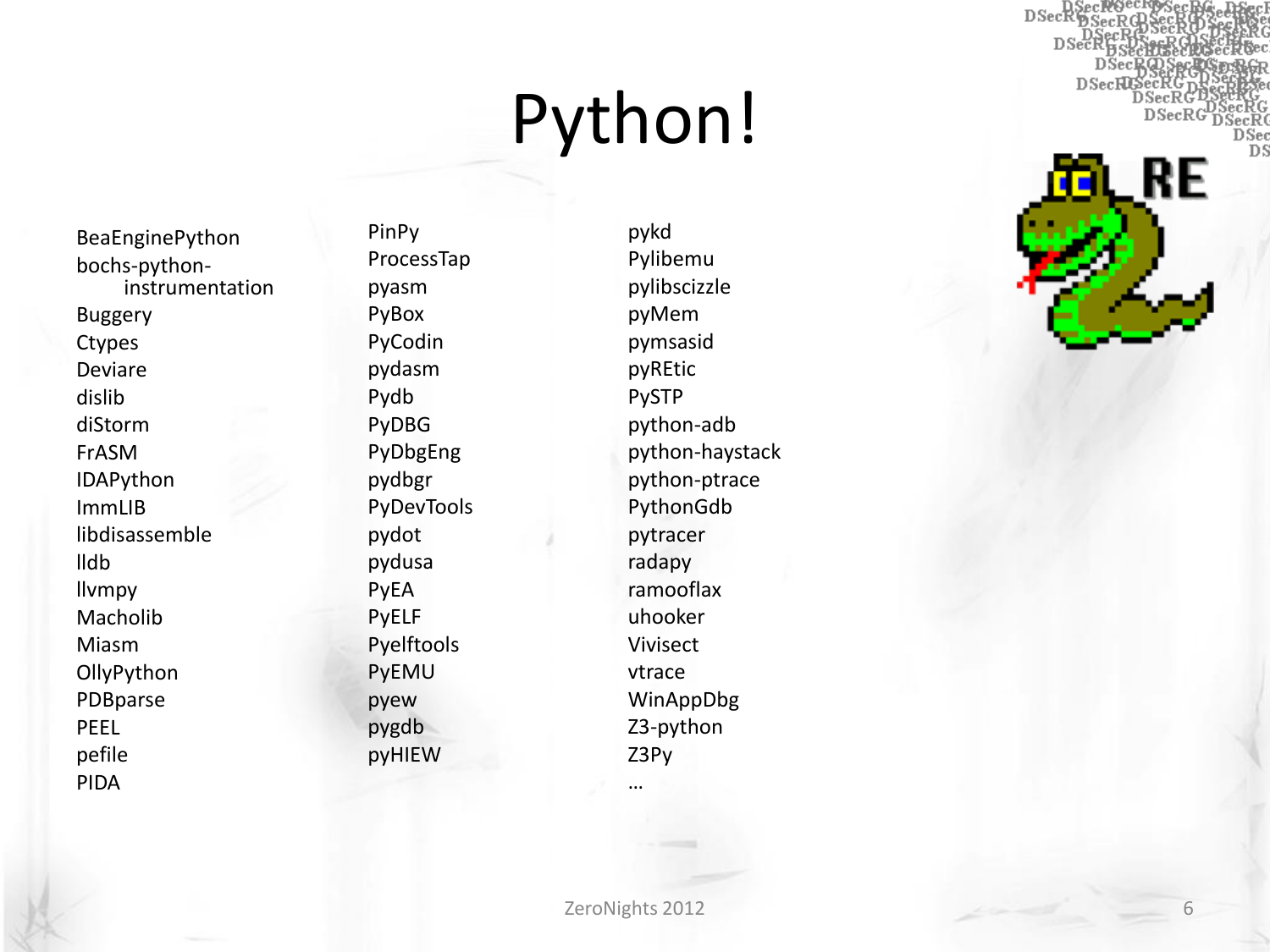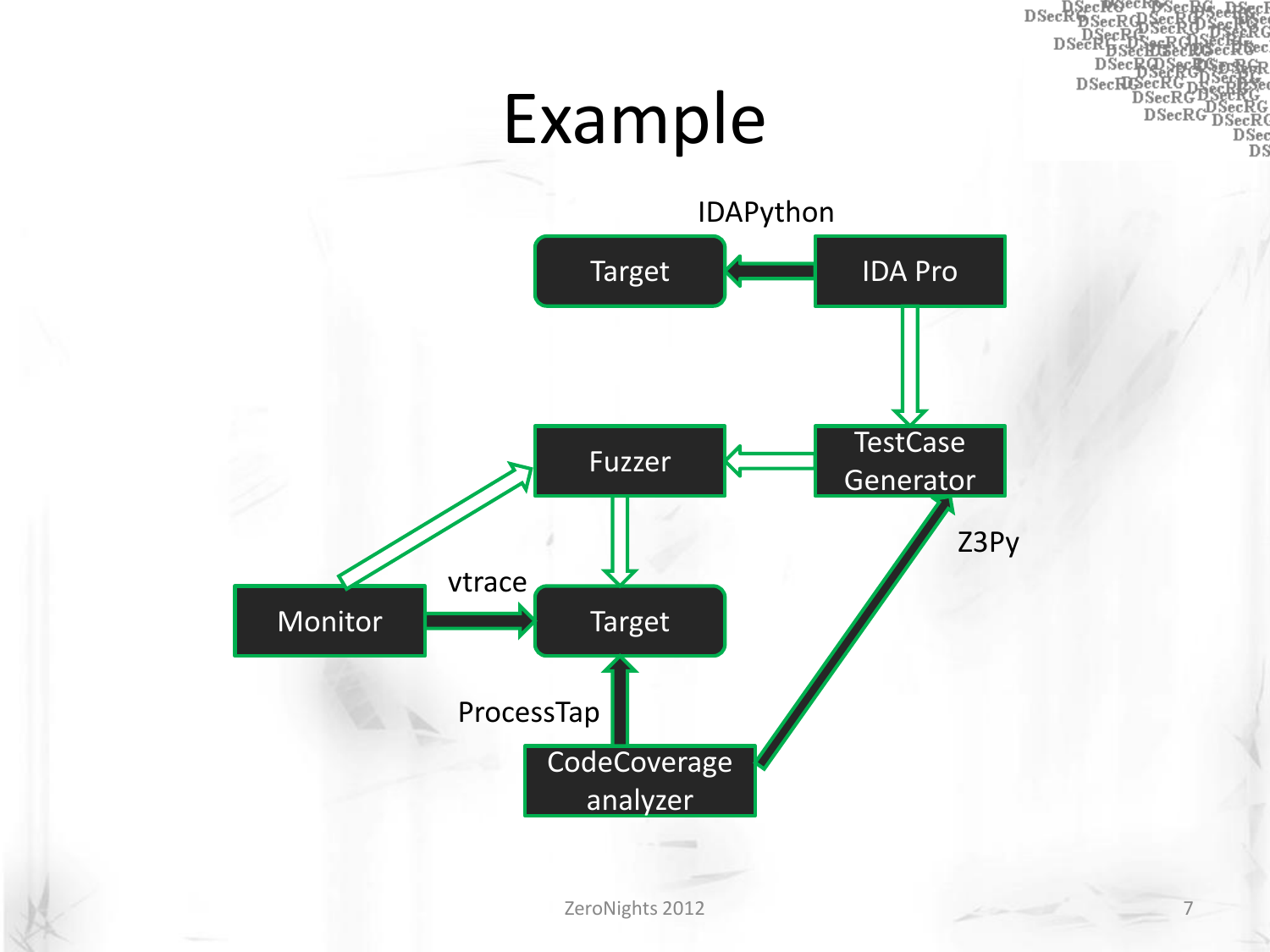### The first idea



DSecRG - Research Center of ERPScan Company

#### Python arsenal for RE

 $[v. 1.1]$ 



ww.erpscan.com • www.dsecrg.com

zeroNights 2012 8

 $D<sub>sec</sub>$  $_{\text{DSe}}$ 

> DSecRISecRGT  $_{\rm DescRG}$ **DSecRG**

> > **DSec** DS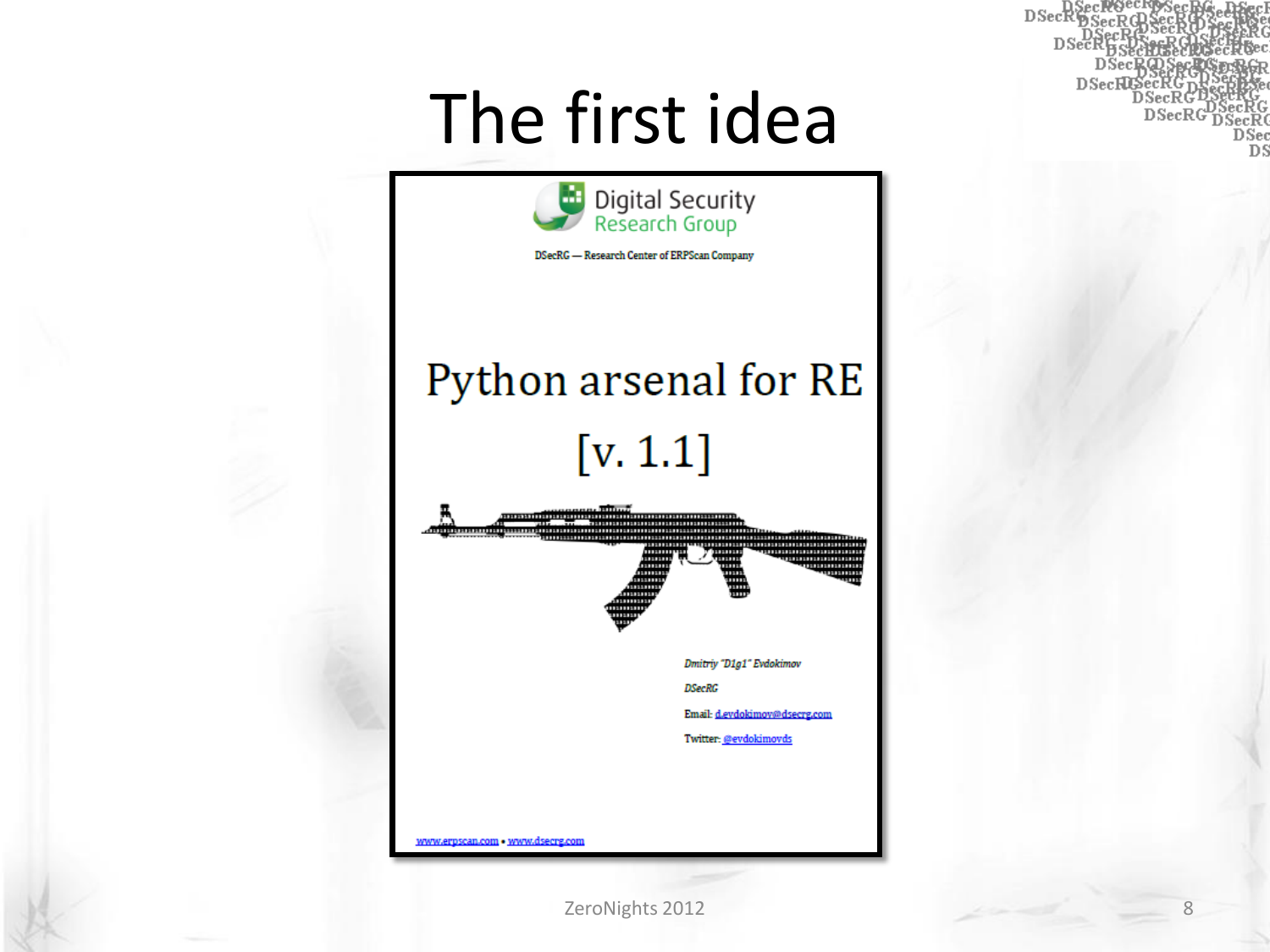### Web portal



### <http://pythonarsenal.dsecrg.ru/> <http://pythonarsenal.erpscan.com/>

ZeroNights 2012 9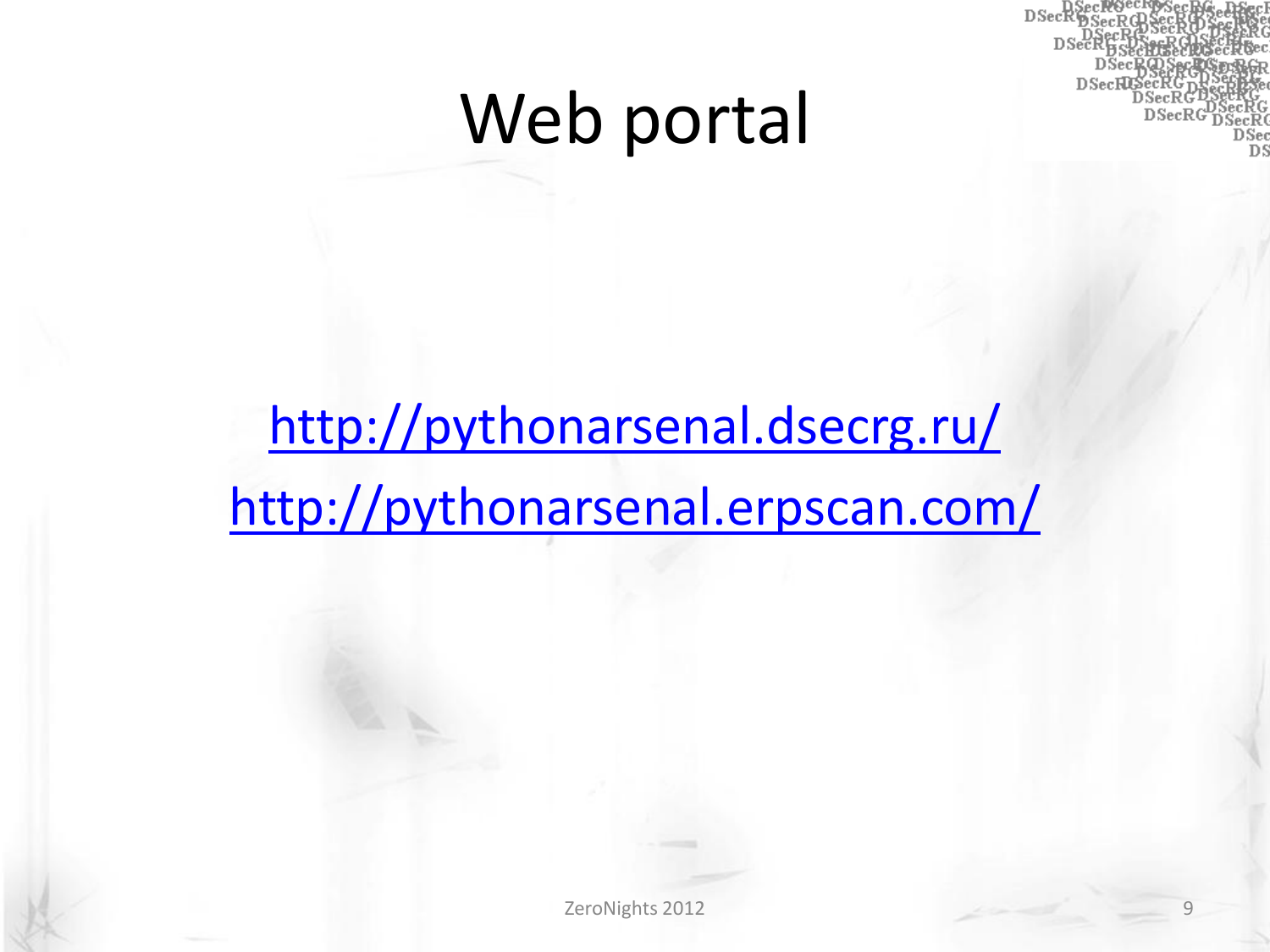# Site: Main

Home. Search Feedback **About** в м P cont. P cont.  $\mathsf{R}$ **BeaEnginePython Macholib pyHIEW** radapy Pydb bochs-python-**PyDBG Miasm** pykd ramooflax instrumentation U  $\circ$ PyDbgEng Pylibemu **Buggery** OllyPython pydbgr pylibscizzle uhooker C P **PyDevTools** v pyMem **Ctypes PDBparse Vivisect** pydot pymsasid D **PEEL** pydusa pyREtic vtrace **Deviare PySTP** pefile **PyEA** w dislib **PIDA PyELF** python-adb WinAppDbg diStorm PinPy z **Pyelftools** python-haystack F ProcessTap python-ptrace Z3-python **PVEMU FrASM** Z3Py PythonGdb pyasm pyew **PyBox** pygdb pytracer **IDAPython PyCodin ImmLIB** pydasm libdisassemble **Ildb** 

DSecRpSecRGRS DSet

DSecRESecRGDP

DSecro DSecRG<br>DSecRG DSecRO<br>DSec

**DS**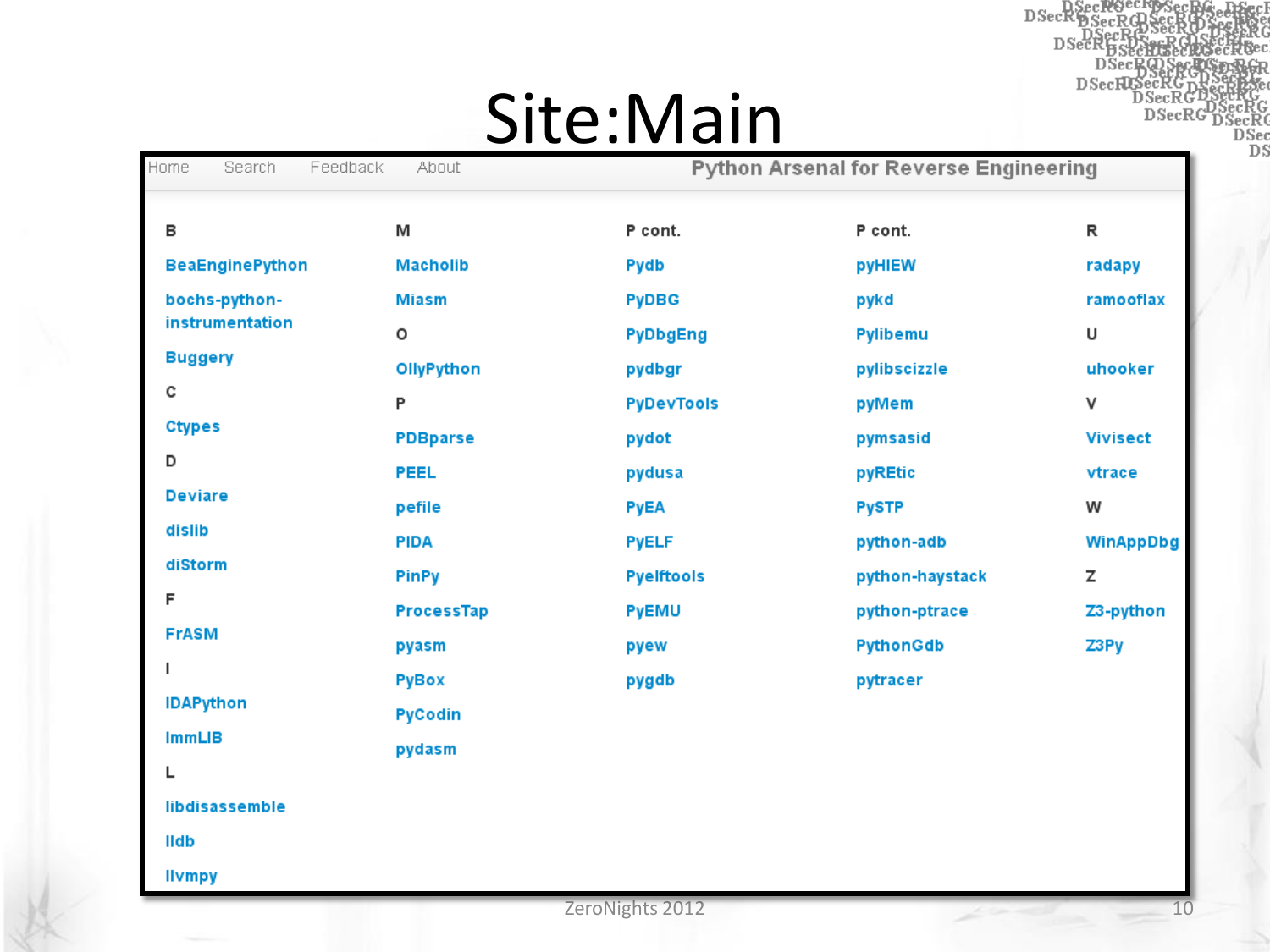$DSeck_{\mathbf{DS}0}^{\operatorname{Sec}}$ DSe DSecRISecRG<sub>I</sub> **DSecRG**  $_{\mathrm{DSec}}$ DS

## Library:Description

#### bochs-python-instrumentation

| Author(s)                    | Ero Carrera (@erocarrera)                                                                                                                                                                                                                                                                          |          |  |  |
|------------------------------|----------------------------------------------------------------------------------------------------------------------------------------------------------------------------------------------------------------------------------------------------------------------------------------------------|----------|--|--|
| Site project                 | https://github.com/zynamics/bochs-python-instrumentation                                                                                                                                                                                                                                           |          |  |  |
| Tag(s)                       | debugger, emulator                                                                                                                                                                                                                                                                                 |          |  |  |
| License                      | ???                                                                                                                                                                                                                                                                                                |          |  |  |
| Python<br>versions           | 2.5                                                                                                                                                                                                                                                                                                |          |  |  |
| <b>Platforms</b>             | win/lin                                                                                                                                                                                                                                                                                            |          |  |  |
| Processors<br>(Architecture) | x86/x64                                                                                                                                                                                                                                                                                            |          |  |  |
| Base project                 | Bochs (2.4.5 and 2.4.6)                                                                                                                                                                                                                                                                            |          |  |  |
| Description                  | This patch for Bochs provides a Python interpreter instead of<br>Bochs' own debugger, yet still providing the debugger<br>functionality. It also allows to interact with the instrumentation<br>interface on-demand, by dynamically associating Python<br>methods to handle instrumentation events |          |  |  |
| Tools                        | 222                                                                                                                                                                                                                                                                                                |          |  |  |
|                              |                                                                                                                                                                                                                                                                                                    | Feedback |  |  |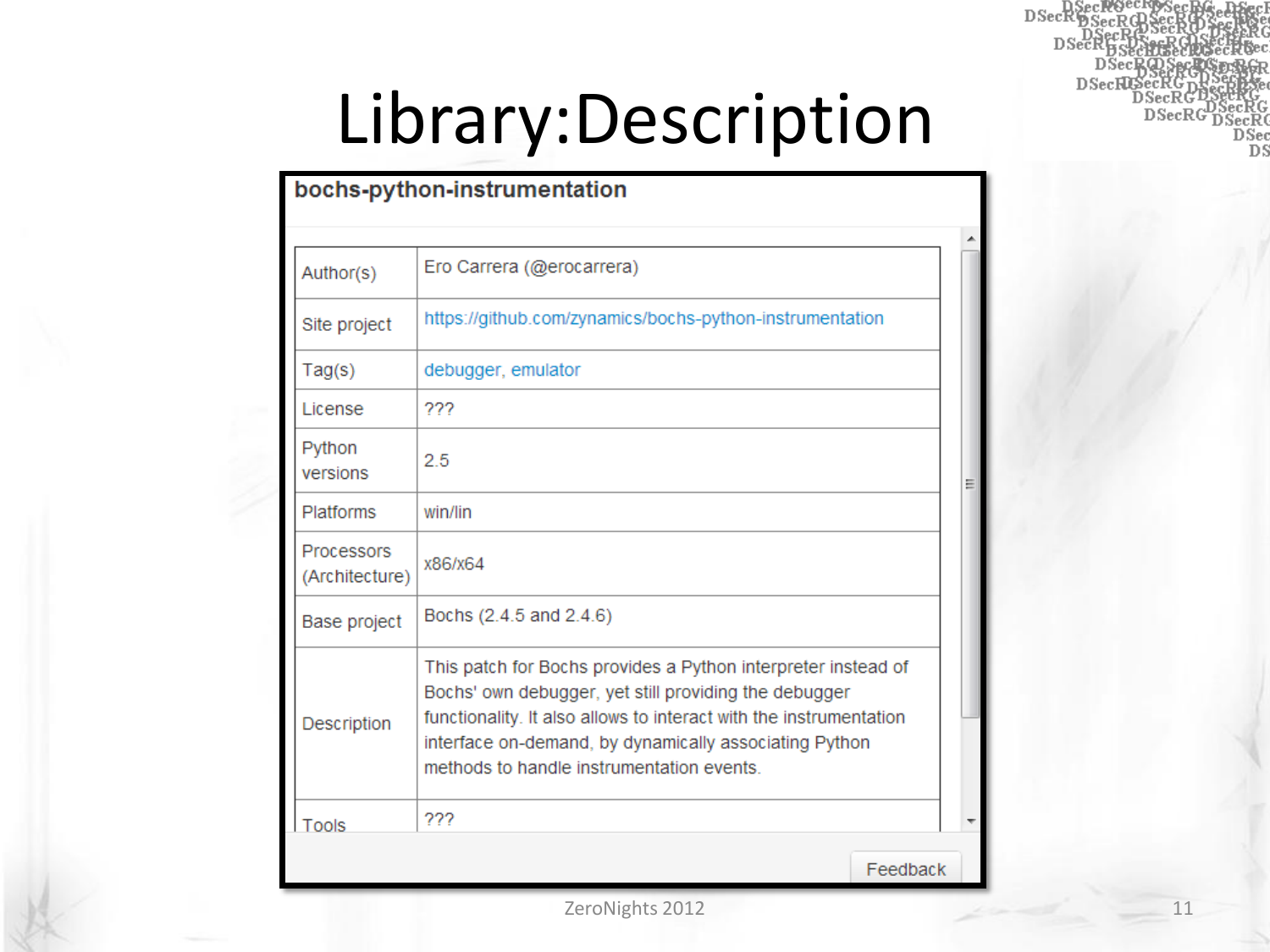### Site:Search

|                              | Site:Search                                                                                                                                                                                                                                                                                                                                                                                                                                                            |    |
|------------------------------|------------------------------------------------------------------------------------------------------------------------------------------------------------------------------------------------------------------------------------------------------------------------------------------------------------------------------------------------------------------------------------------------------------------------------------------------------------------------|----|
| Search                       |                                                                                                                                                                                                                                                                                                                                                                                                                                                                        |    |
| Project                      |                                                                                                                                                                                                                                                                                                                                                                                                                                                                        |    |
| Author(s)                    |                                                                                                                                                                                                                                                                                                                                                                                                                                                                        |    |
| Tag(s)                       | □ binding □ DBI □ debugger □ disassembler □ DWARF reader<br>$\Box$ dynamic assembler $\Box$ ELF reader $\Box$ emulator $\Box$ hooker $\Box$ interface<br>□ intermediate language □ Mach-O reader □ monitoring of processes □ PDB symbols<br>$\Box$ PE reader $\Box$ sandbox $\Box$ scripting engine $\Box$ search in memory $\Box$ SMT $\Box$ solver<br>□ static analysis □ static/dynamic code analyser □ STP □ virtualization<br>$\Box$ visualization $\Box$ wrapper |    |
| Python versions              | □ ??? □ 2 $\times$ □ 3 $\times$                                                                                                                                                                                                                                                                                                                                                                                                                                        |    |
| Platforms                    | $\Box$ ??? $\Box$ win $\Box$ lin $\Box$ mac $\Box$ bsd $\Box$ darwin $\Box$ freebsd $\Box$ solaris                                                                                                                                                                                                                                                                                                                                                                     |    |
| Processors<br>(Architecture) | $\Box$ ??? $\Box$ x86 $\Box$ x64 $\Box$ ARM $\Box$ PowerPC                                                                                                                                                                                                                                                                                                                                                                                                             |    |
| Base project                 |                                                                                                                                                                                                                                                                                                                                                                                                                                                                        |    |
|                              | ZeroNights 2012                                                                                                                                                                                                                                                                                                                                                                                                                                                        | 12 |

DSecRoecky<br>DSecRoSsecRoss<br>DSecRoSsecRoss<br>DSecRossecRoss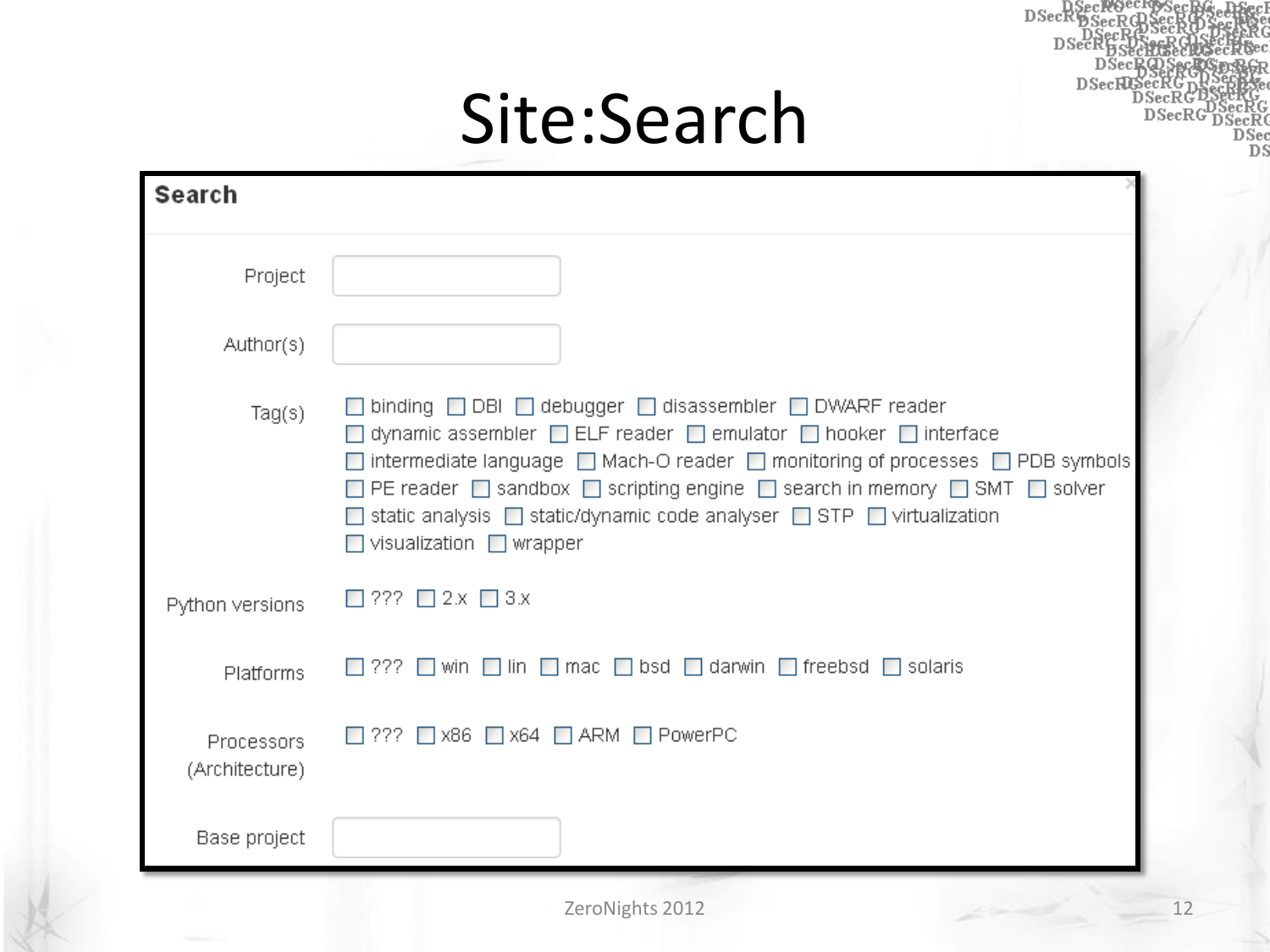### Site:Feedback

DSecRpSecRGE D<sub>Sec</sub>

|  | Z3Py           |                                                                                                                                                          |
|--|----------------|----------------------------------------------------------------------------------------------------------------------------------------------------------|
|  | Author(s)      | Microsoft Research                                                                                                                                       |
|  | Site project   | http://research.microsoft.com/en-us/um/redmond/projects/z3/                                                                                              |
|  | Tag(s)         | SMT, STP, solver                                                                                                                                         |
|  | (Architecture) |                                                                                                                                                          |
|  | Base project   | Z3                                                                                                                                                       |
|  | Description    | Python interface for Z3. It covers all main features in the Z3<br>API. Z3 is a high-performance theorem prover being developed<br>at Microsoft Research. |
|  | <b>Tools</b>   | 222                                                                                                                                                      |
|  | Useful links   | guide                                                                                                                                                    |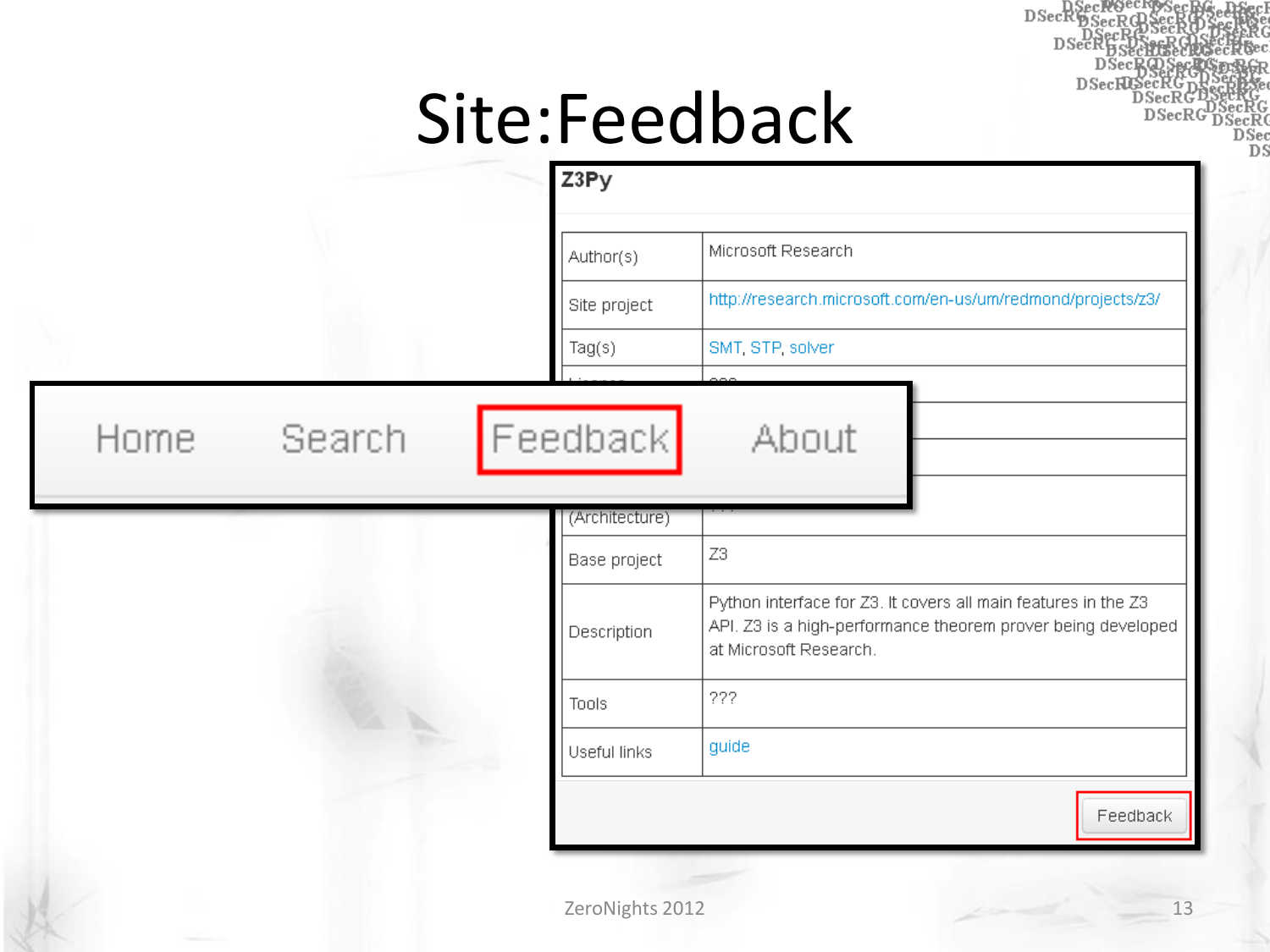### Conclusion

 $DS<sub>et</sub>$ 

- Gratz!
	- Anton Astafiev

- Future work
	- Update/implementation/fix
	- Development
		- News
		- Statistics/graph/chart